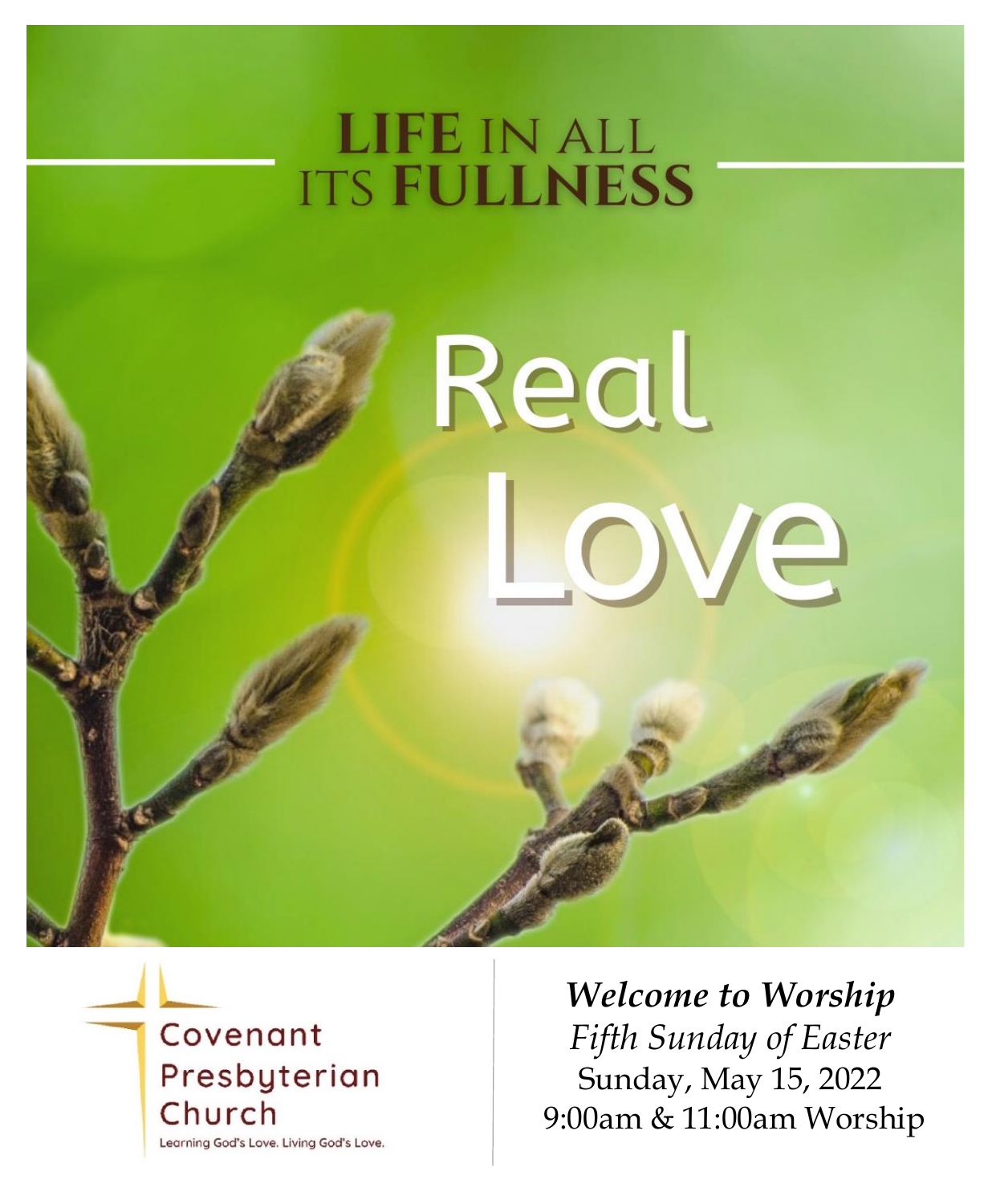PRELUDE (9:00) "Open the Eyes of My Heart" by Paul Baloche Exodus Band (11:00) "Song 13 of Orlando Gibbons" by Percy Whitlock Doug McNeel, organist

(<del>C</del>) WELCOME Pastor Charlie Berthoud

MUSIC (9:00) #192 "Shine, Jesus, Shine" (v. 1, 2) (11:00) #366 "Love Divine, All Loves Excelling" (v. 1, 2)

#### PRAYER OF CONFESSION Pastor Clara Thompson

**Merciful God, we confess that we have sinned against you in thought, word, and deed, by what we have done, and by what we have left undone. We have not loved you with our whole heart and mind and strength. We have not loved our neighbors as ourselves. In your mercy, forgive what we have been, help us amend what we are, so we can become resurrection people, welcoming and sharing the abundant life you offer in Jesus. Hear our prayers, Amen.** 

 $\overrightarrow{a}$  THE GOOD NEWS OF THE GOSPEL

#### A PASSING OF THE PEACE

*Please greet one another, sharing the peace of Christ. Also, please sign and pass the black friendship pad found in the pew rack.*



**THE CHILDREN'S TIME** Nick & Claire Von Bergen

*(9:00 only) After Children's Time, all 3-year-old through 1st-grade children are invited to attend Kaleidoscope Kids class in A111. See page 6 for more information.*

#### THE LORD'S PRAYER

**Our Father who art in heaven, hallowed be thy name. Thy kingdom come, thy will be done, on earth as it is in heaven. Give us this day our daily bread; and forgive**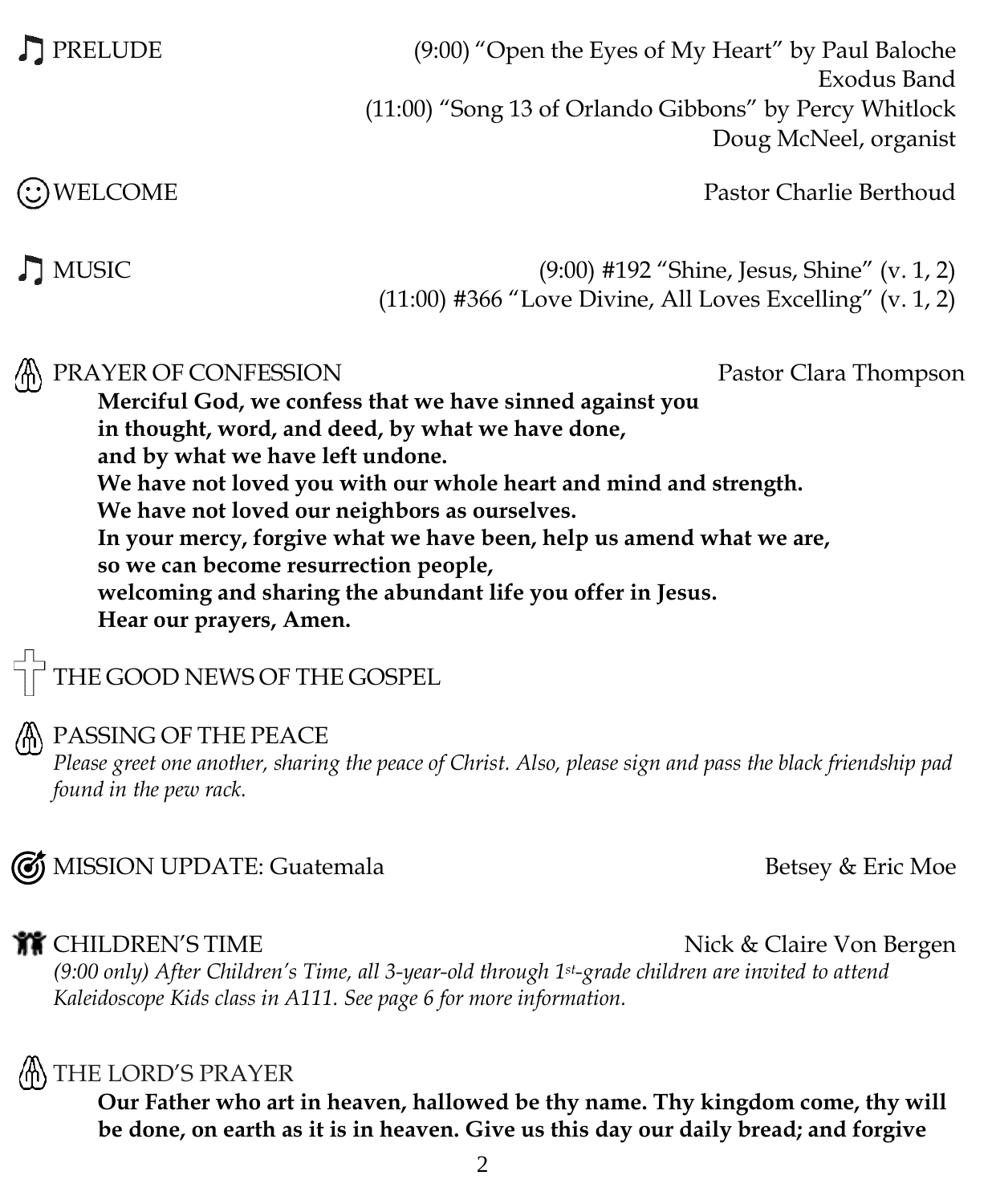**us our debts, as we forgive our debtors; and lead us not into temptation, but deliver us from evil. For thine is the kingdom and the power and the glory, forever. Amen.**

LISTENING FOR GOD'S WORD Scripture: John 13:31-35 Sermon: "Real Love"

 $\bigcap_{i=1}^{n}$  AFFIRMATION OF FAITH: A Brief Statement of Faith

**6** MISSION UPDATE: Domestic Abuse Intervention Services Shannon Berry

OFFERING OUR LIVES & GIFTS TO GOD

*An offering plate is located at the rear of the sanctuary. You can also give through our website or by contacting the church office. QR code on back cover of bulletin.*

SPECIAL MUSIC (9:00) "Hosanna (Praise is Rising)" by Paul Baloche/Brenton Brown (11:00) "Precious Lord" arr. Roy Ringwald Covenant Chancel Choir

JOYS, CONCERNS & PRAYERS

MUSIC (9:00) #300 "We Are One in the Spirit" (v. 1-3) (11:00) #307 "God of Grace and God of Glory" (v. 1, 2, 4)

**BLESSING** 

POSTLUDE (9:00) "Just a Closer Walk With Thee" (11:00) "Darwall's 148th" by Percy Whitlock

*Today's red roses celebrate the births of Roman Carter Rohowetz, son of Kaitlin & Robert Rohowetz, and grandson of Nancy McCulley; and Nova Imani Becerra Songolo, daughter of Tosha & Rogelio Becerra Songolo, and granddaughter of Emilie & Aliko Songolo.*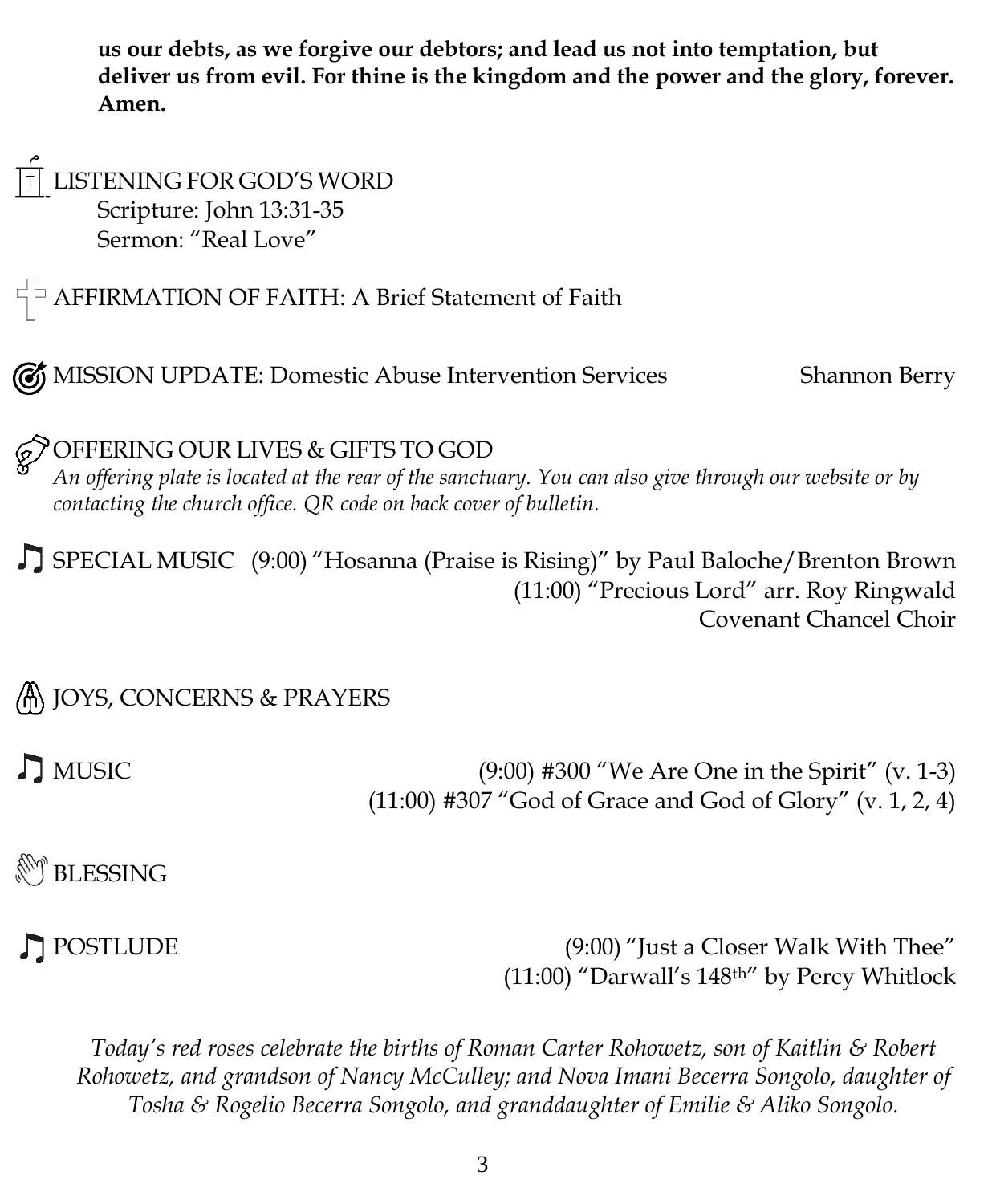

*Thank you for joining us!*

If you are a visitor today, please visit our Welcome Center just outside the sanctuary in the gathering area. You can pick up more information about the church and chat with a member. If you have questions, please contact the church office by email at [info@covenantmadison.org](file:///C:/Users/CPC11/Desktop/Bulletins/2022%20Bulletins/info@covenantmadison.org) or by phone **(608) 233-6297**.

> **New Day Worship (9:00am)** A more casual piano-led service.

**Traditional Worship (11:00am)** A more traditional organ-led service with choir

*Both services are livestreamed on our YouTube channel:* [youtube.com/c/CovenantPresbyterianChurch](http://www.youtube.com/c/CovenantPresbyterianChurch)

Our professionally staffed nursery is open from 8:45-12:00 for children ages 3 and below. Follow the frogs from the Welcome Center to the nursery in room A106.

> **Next Sunday's Worship Sunday, May 22, 2022**

*Life In All Its Fullness* Week 5 Preaching: Chelsea Cornelius | Sermon: "A Place for Peace" Text: John 14:23-29 *("peace I leave with you, my peace I give to you")*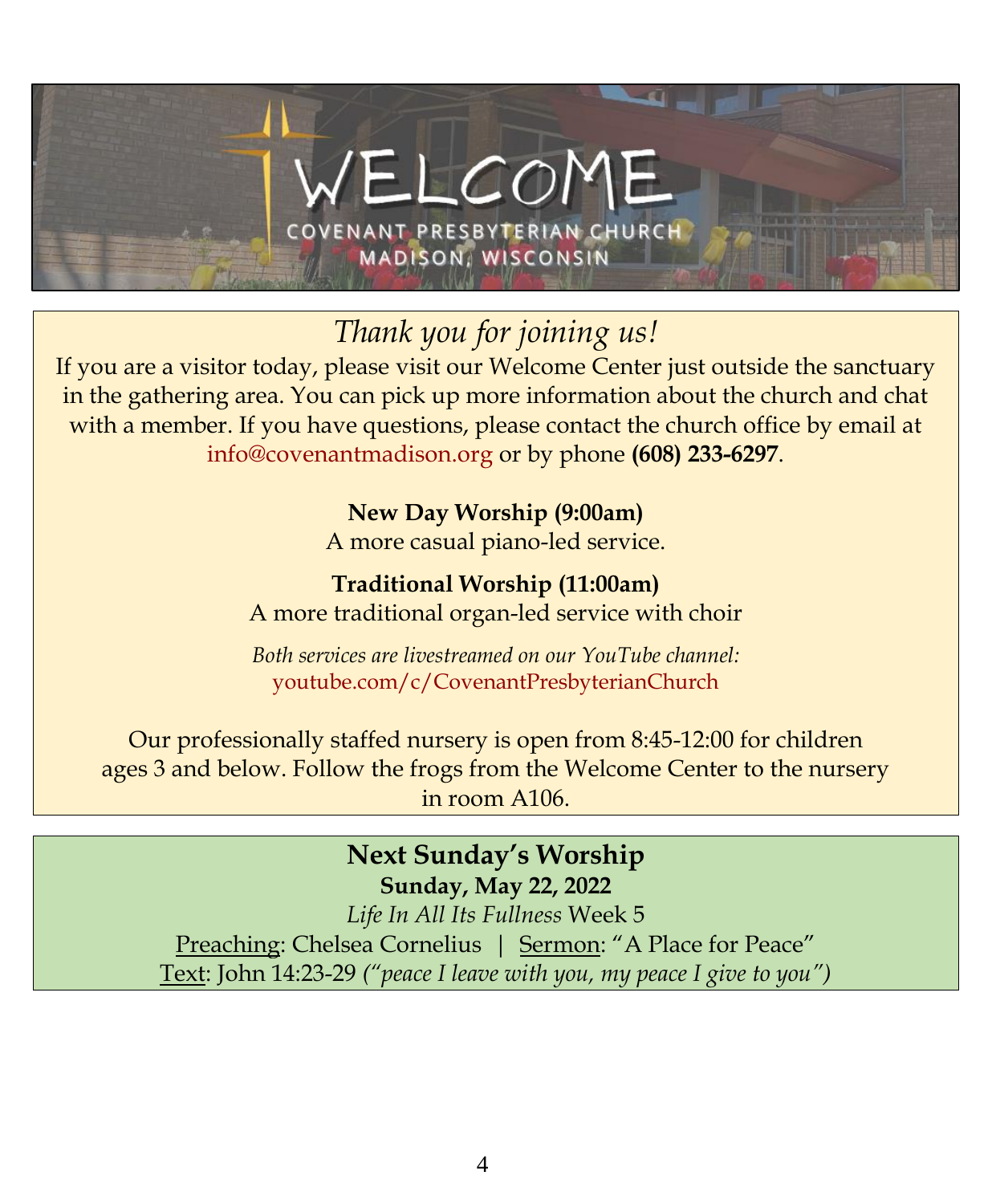

#### **General Announcements**

#### **Register for Vacation Bible School!**

VBS is from June 13-16 (3-5pm) this year and the theme is *Playing with Parables,* where kids ages 3 years old to 5<sup>th</sup> grade can learn the stories of the Bible in a new and exciting way! We will be joining alongside Bethany United Methodist Church this year. **Register online at** [forms.gle/UnsGip9JizUBDdi69](https://forms.gle/UnsGip9JizUBDdi69) or pick up a paper registration form outside of Jo Wiersema's office. It will be \$5 per child, or \$10 for families. Friends of Covenant are welcome. If you have an interest in volunteering or questions about Vacation Bible School, please contact Jo.

#### **Special Offering Update**

Some more donations trickled in for our recent special offerings. One Great Hour of Sharing is an annual offering through the PC(USA) to aid families in need globally. Our grand total to date for this offering is **\$2,968.39.** And Presbyterian Disaster Assistance took on an offering to support the people of Ukraine. To date, our grand total for this offering is **\$28,699.01.** Thank you again for your generosity!

#### **Job Opening: Church Administrator**

Covenant has posted the coming job opening for Church Administrator in the anticipation of Mary Kieta retiring in early June. Help us spread the word! For more information on this position, visit [covenantmadison.org.](http://www.covenantmadison.org/) Send resumes to [covprespersonnel@gmail.com.](mailto:covprespersonnel@gmail.com)

#### **Adult Education**

Join us **TODAY at 10:00am** in person (Bradfield Hall) or on Zoom at [us02web.zoom.us/j/89540028471](file:///C:/Users/Derek/Desktop/Bulletins/2022%20Bulletins/us02web.zoom.us/j/89540028471) for an informational class on our mission partner DAIS (Domestic Abuse Intervention Services). Executive Director Shannon Barry will share with us the great mission work going on at DAIS.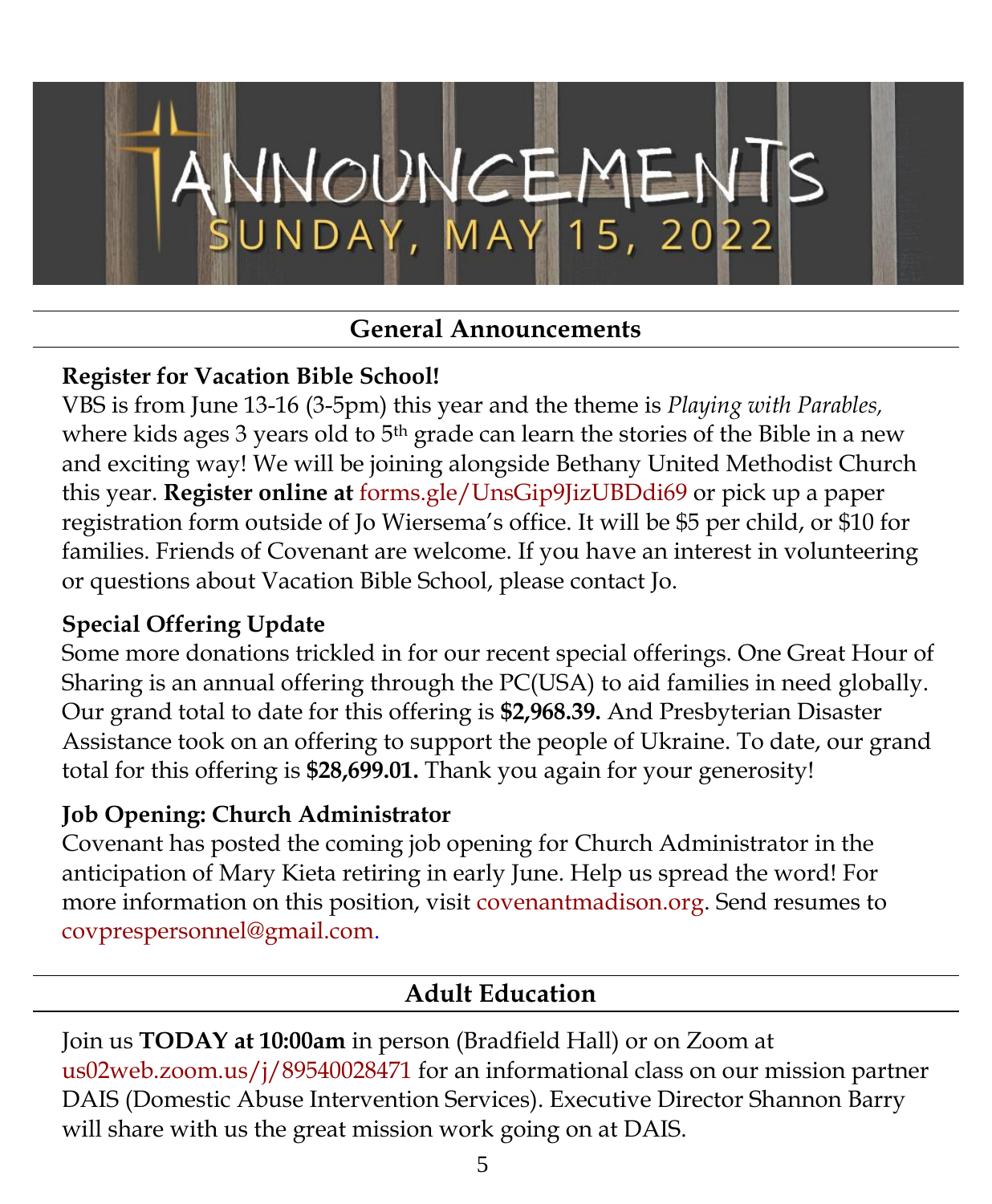For more info on Adult Education at Covenant, visit [covenantmadison.org/adult.](http://www.covenantmadison.org/adult) There, you can watch past classes, or access class resources.

#### **Children's Ministries**

**Kaleidoscope Kids** (3 years old through 1st grade) meets **today during the 9:00am service** immediately following Children's Time. Children can follow teachers to room A111 at this time. Sunday School classes have concluded until the Fall.

**Families!** Be sure to grab the **Family Worship Bags** and a **Children's Bible** from the gathering space before heading into worship.

Our **Heifer Celebration** was a great success! Children and families gathered in Bradfield Hall on May 1<sup>st</sup>, we had snacks, we played games, we learned fun facts about animals, and collected **\$2,932.97** to support Heifer International in the process. Thanks to all that donated their time and money to support this fantastic organization!

Please visit [covenantmadison.org/children](http://www.covenantmadison.org/children) for more info or contact Jo Wiersema, Children's Ministries Coordinator at [jwiersema@covenantmadison.org](mailto:jwiersema@covenantmadison.org) if you have any questions.

#### **Youth Connection**

**Middle School Youth Connection (MSYC)** has moved the Vitense "Foot Golf" outing to **Friday, May 20 from 6:30-8:30pm.** Cost is \$10. Sign up by Wednesday with Steve (contact info below)!

**High School Youth Connection (HSYC)** gathers **TONIGHT from 6:30-8:00pm** for our annual Senior Dinner. We'll start with dinner featuring Gino's lasagna and then honor our graduating seniors that have been a part of Youth Connection over the years.

Please visit [covenantmadison.org/youth](http://www.covenantmadison.org/youth) for more info or contact Steve Royalton, Youth Ministries Coordinator, at [sroyalton@covenantmadison.org](mailto:sroyalton@covenantmadison.org) if you have any questions.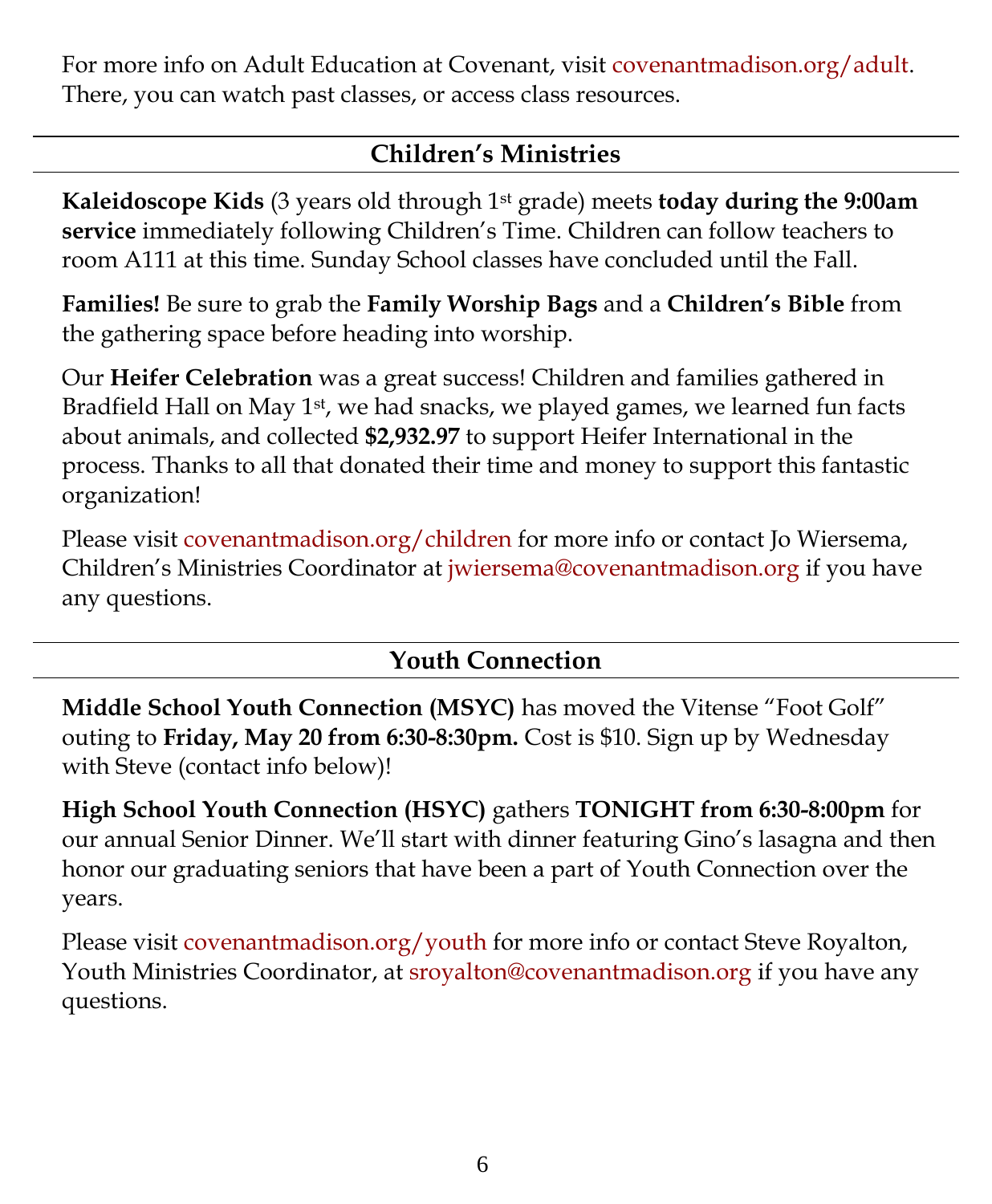#### **Upcoming Events**

#### **Soul Sisters – TONIGHT at 7:00pm**

Soul Sisters will gather via Zoom this evening. Sandy Nuernberg will send out the invitation today. If you wish to join us and haven't done so before, please contact Sandy at [sn333@aol.com.](mailto:sn333@aol.com)

#### *CONNECT:* **Spiritual Stroll – Sunday, May 22 at 2:00pm**

Join us for the next Spiritual Stroll around the Madison area! Join family and friends from the church for meaningful movement at Military Ridge Trail (2585 Old PB Road, Verona). *CONNECT* is a program of events sponsored by the deacons of Covenant Presbyterian Church with the intention of fostering connection within the congregation and community.

#### **Summer Worship – begins Sunday, May 29**

On Memorial Day weekend, we begin our summer worship schedule. There will be ONE service on Sundays **at 9:30am** through the summer.

These are just events coming up in the next couple of weeks. For a full schedule of events, visit [covenantmadison.org.](http://www.covenantmadison.org/)